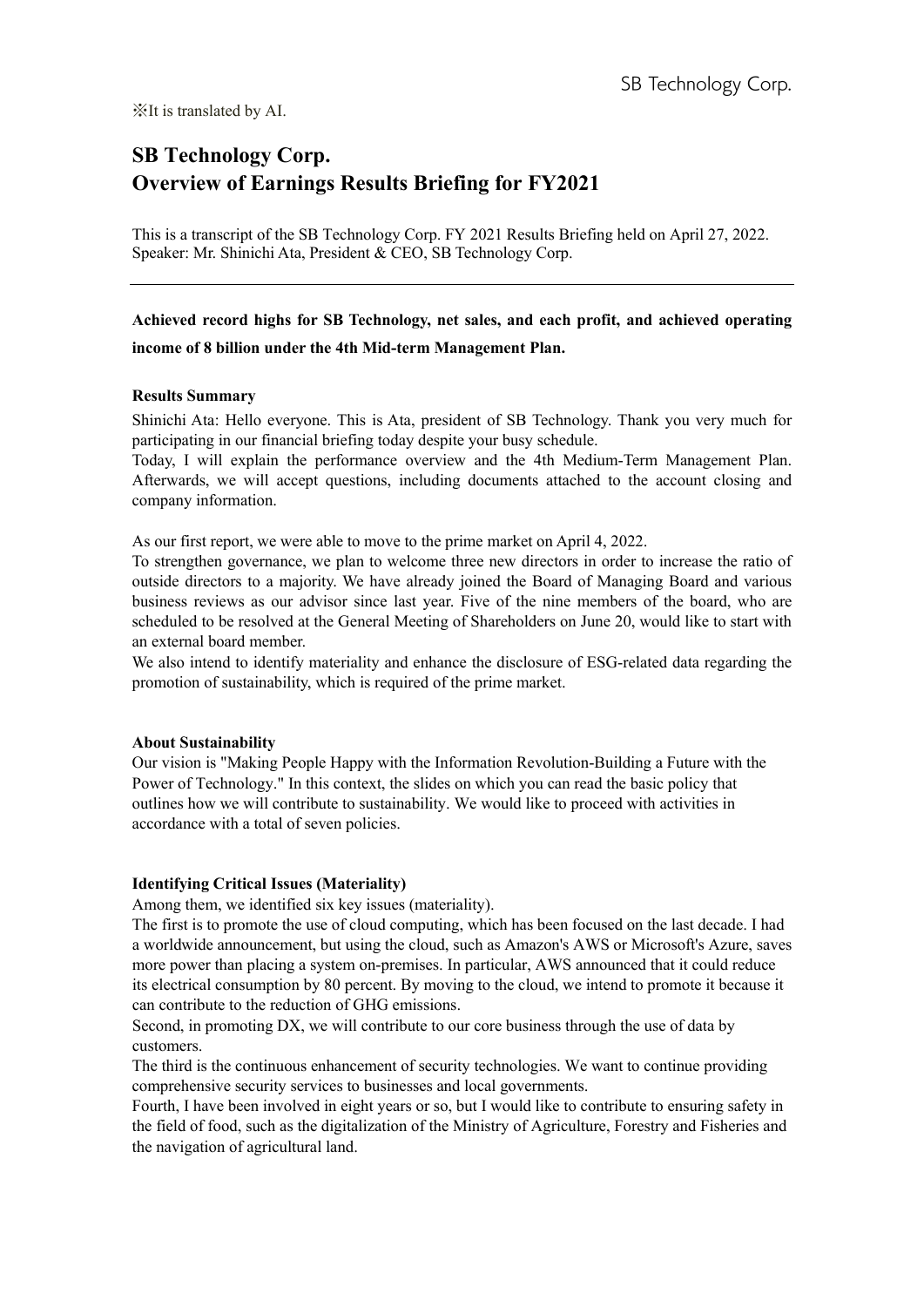The fifth is to contribute to the diversification of lifestyles in society. We will contribute to the degree of freedom in working styles, including telework, which has been spreading due to the Corona disaster. We are still using telework by approximately 75% of our employees. Sixth, we are actively recruiting human resources and investing in education as a means of expanding our human resource capital and building a framework for business creation.

## **Summary of Account Settlements**

This is an overview of business performance. In the Summary of Financial Results, we achieved record highs for all indicators, including sales and operating income. In net income, extraordinary gains from the sale of investment securities and extraordinary losses for structural reforms for the next fiscal year and beyond were recorded.

Regarding the status of orders that will lead to the current fiscal year, in the fourth quarter we are able to move toward the fourth medium-term management plan with record-high orders and order backlog. In fiscal 2024, the final year of the Fourth Medium-Term Management Plan, we intend to raise our operating income to ¥8 billion. Over the past three years, we intend to lay the groundwork for achieving the upcoming operating income level of ¥10 billion in fiscal 2025 and beyond.

## **Assumptions for this Explanatory Material**

This is the premise for this explanatory material. The new revenue recognition standard has been applied since fiscal 2021, and net sales for the current fiscal year will be 66.1 billion yen. The gray portion of the bar graph shows the purchase amount of EC, which had been recorded under the old standard in the past nine years up to last year. Please note that the growth rate of this document for the current period will be explained in blue after the new revenue recognition standard is applied.

# **Consolidated PL (Full Year Cumulative)**

P/L of the concatenation. Net sales were ¥66.183 billion, an increase of ¥13.649 billion from the previous fiscal year. This is the comparison after applying the new revenue standard. Operating income was ¥5.152 billion, an increase of ¥1.297 billion from the previous fiscal year. The rate of change is 33.7 percent positive, and recurring revenue is shown on the slide. Income before income taxes and minority interests was ¥5.633 billion, an increase of 45.2% compared with the previous fiscal year. This item includes temporary gain on the sale of assets. Profit attributable to owners of parent was ¥3.63 billion, up 49.5% year on year.

#### **Impact of change in accounting standards (net sales)**

I will explain about bridging sales. From last year's total sales of 70.4 billion yen, 17.9 billion yen will be negative due to the effect of the new revenue standard. As a result, net sales after adjustment for the new revenue recognition standard are ¥52.5 billion. This figure, combined with the addition of ¥790 million from the consolidation of subsidiaries since the second quarter of last year and ¥12.8 billion from the increase in sales, totaled ¥66.1 billion.

# **By Solution Category**

Changes in sales by solution category. The graph on the left side of the slide shows sales and the marginal benefit on the right side. Sales in the Technical Solutions segment have risen by 5 billion yen, from 24.3 billion yen to 29.2 billion yen. Cloud-based business IT and corporate IT saw an increase in sales of 8.8 billion yen, from 24 billion yen to 32.8 billion yen.

Marginal profit is also growing, with the TS portion rising from ¥7 billion to ¥8 billion and the cloud portion rising from ¥9.6 billion to ¥11.8 billion.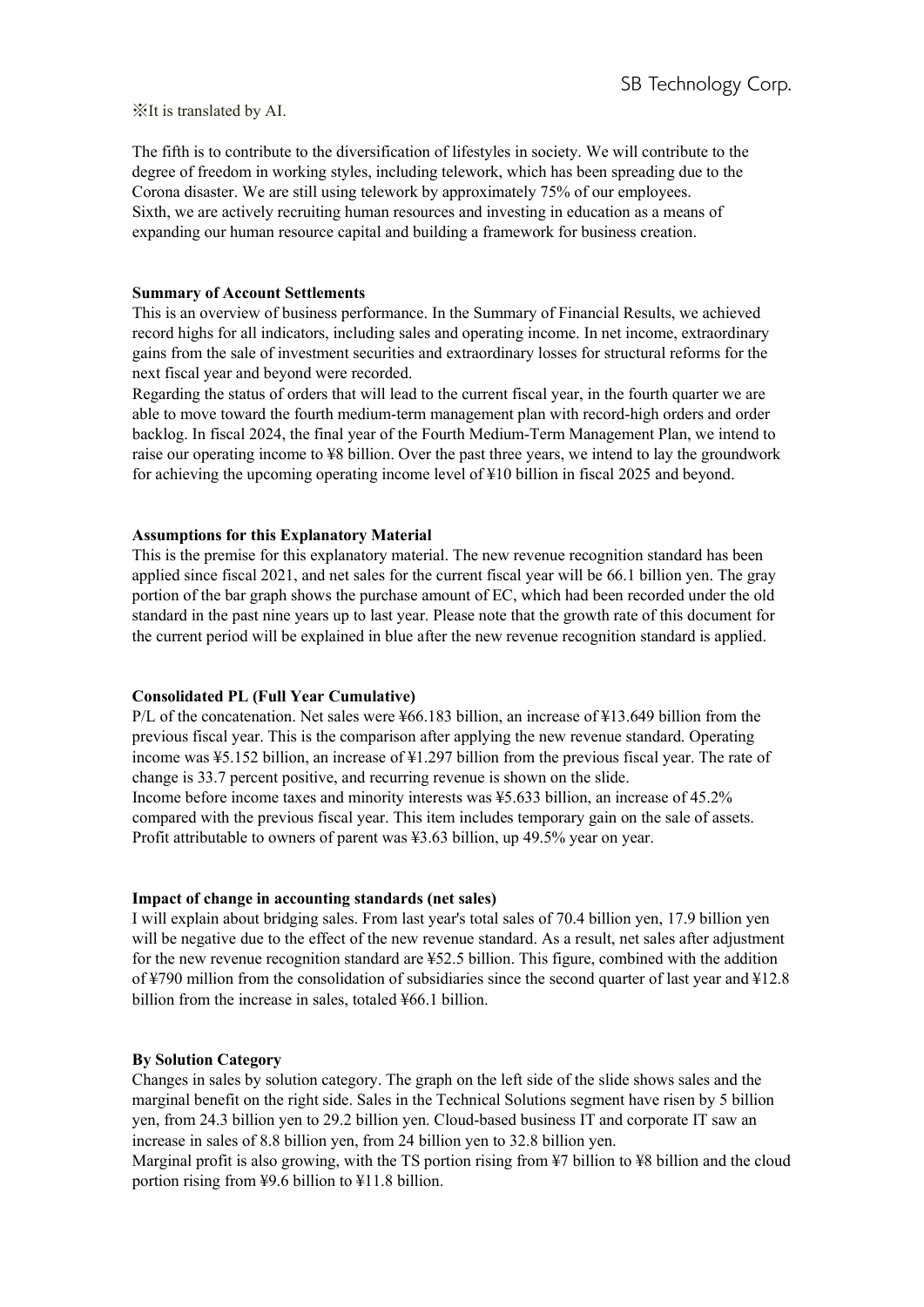# **Net Sales by Customer**

Sales by customer. The yellow portion of the bar graph on the left side of the slides is the sales of the SoftBank Group, which ranges from ¥24.6 billion to ¥30.7 billion and is a positive ¥6.1 billion. The blue portion represents corporate/public sales, from 25.8 billion to 33.4 billion and 7.6 billion plus. In the past three years, CIT and BIT, which are cloud-based solutions focused on in the mediumterm plan, were able to grow significantly from ¥6.1 billion to ¥7.0 billion and ¥900 million in the SOFTBANK Group, and from ¥17.9 billion to ¥25.9 billion and ¥8.0 billion in the corporate and public sector, respectively.

In addition, I think that the portion of the SOFTBANK Group's TS is seeing a significant increase in revenues due to the expansion of the scope of SOFTBANK projects.

#### **Factors behind changes in operating income**

This is a factor that increases or decreases the operating margin. Last year's consolidated operating income was 3.85 billion yen, which is a positive 3.12 billion yen due to an increase in marginal profit. The breakdown is 40 percent for TS and 60 percent for cloud-based BIT/CIT.

Negative factors included an increase of ¥1.14 billion in fixed costs such as personnel expenses and a loss reserve of ¥550 million in large-scale and strategic projects.

In addition, we allocated ¥130 million as the cost of responding to incidents in response to the fraudulent use of distribution servers in the local government security cloud on March 18. As a result, operating income came to ¥5.15 billion.

# **Factors behind changes in income before income taxes and minority interests**

This is a factor that increases or decreases the net gain before tax and other adjustments. In addition to the ¥3.88 billion in the previous fiscal year, an ordinary income of ¥1.15 billion was added to the extraordinary income of ¥780 million from the sale of investment securities.

The extraordinary loss of ¥180 million was due to the retirement of existing software in preparation for the Fourth Medium-Term Plan that will begin in the current fiscal year and the establishment of bases in response to the decline in the number of employees coming to the company due to the Corona scandal. As a result, the price is 5.63 billion yen.

## **[Non-consolidated] Orders Received/Order Backlog (Excluding EC Solutions)**

In the earnings outlook for the current fiscal year, the left-hand side of the slides is the trend in orders received by quarter. This is a record-high annual order value, with an increase of 9.6 billion yen from 49 billion yen last year to 58.6 billion yen this fiscal year.

The order backlog was ¥24 billion at the end of the previous fiscal year and ¥27.6 billion at the end of the current fiscal year. Of the 27.6 billion JPY, approximately seven percent will be sold during this period (FY2022).

#### **Growth under the Third Medium-Term Management Plan**

This section describes the 4th Medium-Term Management Plan. Looking back first at the Third Medium-Term Management Plan, we were able to double sales from ¥33.3 billion in fiscal 2018 to ¥66.1 billion and operating income from ¥2.51 billion to ¥5.15 billion.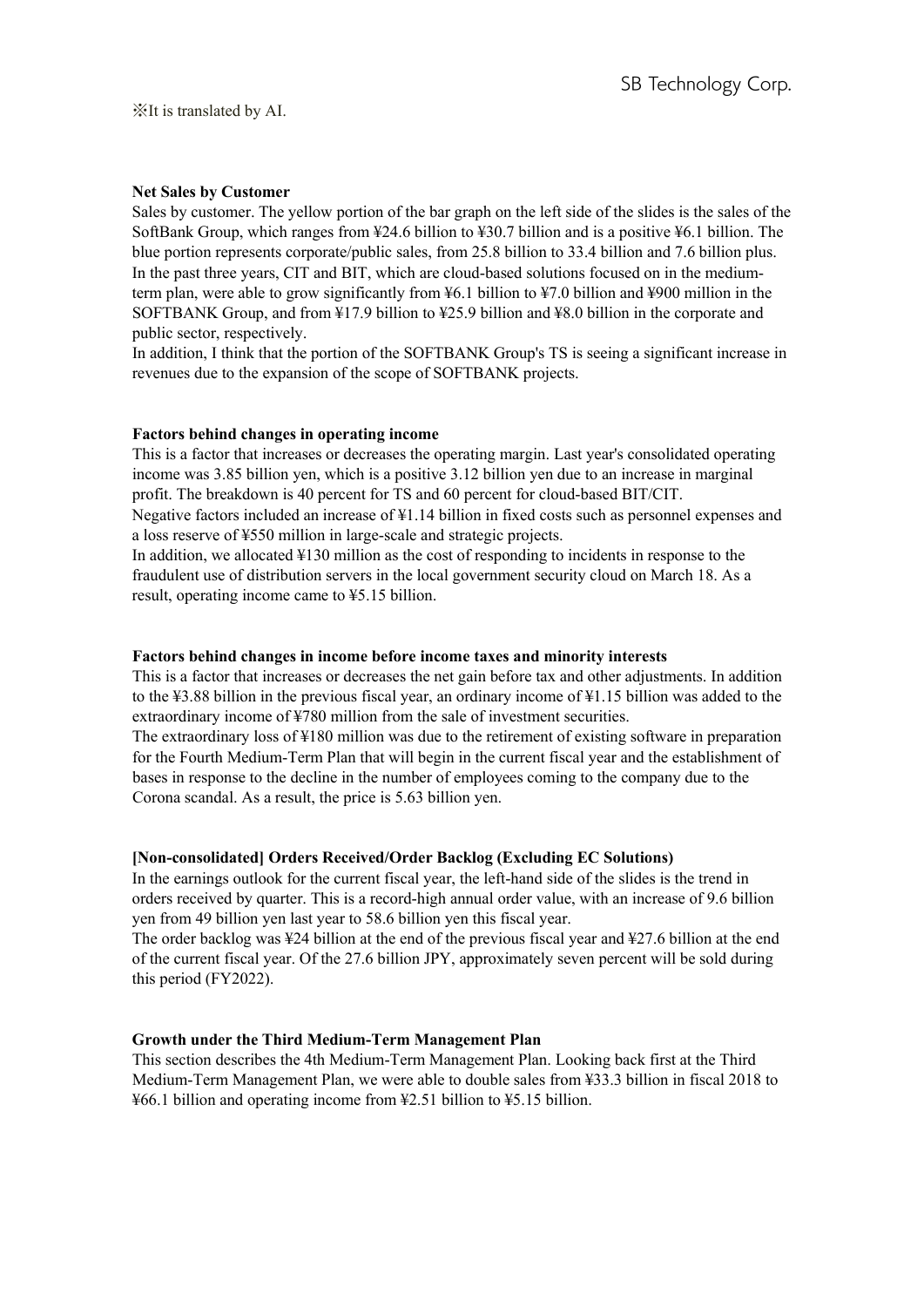# **Priority Areas of the Fourth Medium-Term Management Plan** ①

Here are the key areas of the 4th Medium-Term Plan. In order to promote sustainability activities based on the materiality mentioned at the beginning, I would like to allocate resources to the four concentrated areas listed on the slide.

First, the basis is security. This is a managed security service or a iTrust certification service promoted by the Group's CyberTrast Company.

Next, I want to invest in the fields of communication infrastructure in our fields of expertise, digital marketing including access analysis, and aggregation, integration, and utilization of these two types of data.

# **Priority Areas of the Fourth Medium-Term Management Plan** ②

Full support for corporate DX, which has been promoted under the Third Medium-Term Management Plan, will also be a priority area. The track record of cloud adoption is already among the top in the country, but I think that cloud use will continue to grow increasingly for sustainability in the future. In addition to support from existing consulting to actual implementation and operation, new functions will be added to managed services afterwards.

Another important point is that we learned from our three-year e-application project at the Ministry of Agriculture, Forestry and Fisheries, which we discussed at the last IR meeting.

The department of the Ministry of Agriculture, Forestry and Fisheries has submitted more than 3,000 types of applications in paper, and the data is being sent to other ministries and agencies as paper or as data that has been newly redacted by a special-purpose machine. In order to introduce a cloud service, such as an electronic application, which is distributed in a series, it is necessary to understand the various laws and ministerial ordinances defined for each application, and it takes a long time for a company with SI such as us, so it is not easy to do it.

For this reason, we have prepared a platform to create a basic application workflow. This is a tool for creating applications for various applications, and it is a mechanism for selecting application patterns from a number of flows.

In addition, the Ministry of Agriculture, Forestry and Fisheries provided 3,600 staff members with instructions on how to use this tool and environmental considerations. In addition, there are a number of flows in the application form, such as A pattern, B pattern, and C pattern, but we have trained the application of the flow for each pattern, that is, how to create the application form. As a result, staff members created actual application forms themselves, and by the end of last year

more than 2500 of the 3000 applications had been submitted, thus realizing an application flow on the platform at a very fast rate.

Against this background, I think it is correct to support customers and work together with DX and cloud computing in the future or considering sustainability.

Some ordinances and laws continue to exist to date, such as the Land Improvement Law enacted in 1949. Even though it is extremely troublesome in the process, if it is in accordance with the law, we have no choice but to study and make it exactly the way we do.

However, if you have everyone in the staff, you should change the unreasonable things as much as possible. I am in that position, and I have the power to change it. I think that such a combination has been successfully formed this time.

We believe that this type of service and platform deployment will be the key to advancing DX in the future. We intend to make this the 4th Mid-Term Management Plan under which we will push forward.

# **Future Direction of Growth**

This is the direction of future growth. As I mentioned earlier, in the Fourth Medium-Term Management Plan, we have set an operating income target of ¥8 billion for fiscal 2024. After that, I think that this will be the fifth time, but I would like to realize the figures of ¥100 billion for sales,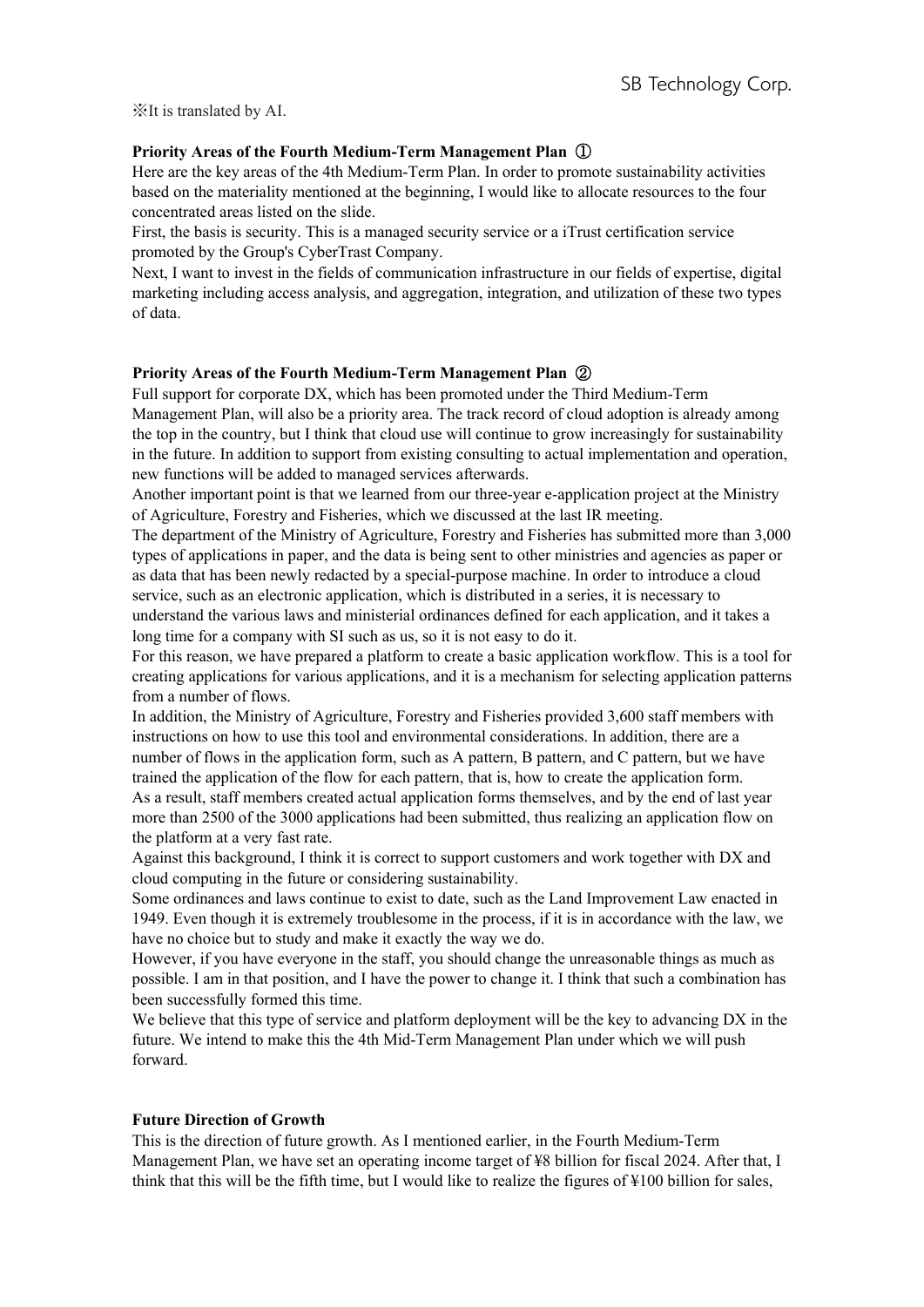¥10 billion for operating margin, and 10% for operating margin. In the fourth step, I think that this process is in progress.

However, in this fiscal year, we also discussed the IR meeting in January, but the long-term contract with Norton LifeRock will be largely revised. In this fiscal year, we are forecasting an operating income decline of perhaps around 400 million yen, and we must consider what percentage we will increase on the basis of about 400 million yen from the starting line of 5.15 billion yen. Among these, we would like you to have more detailed fiscal 2022 plans, the four focus areas discussed earlier, the way in which new DX services are provided, and the time to further refine productivity.

The organization was changed on April 1. Previously, we had set up businesses for the Group and businesses for corporate and public sectors, and all resources were placed in those divisions. As a result, I think it was very good that I could hear the customer's voice directly, and that sales and technical jobs were considered from the same point of view.

On the other hand, it was found that the business unit alone was fairly difficult to realize "computer visits" to reach new services. From this fiscal year, we will divide our business divisions into three divisions. The division of the group, the enterprise division, and the public works division are divided into a separate business unit from the enterprise and the public.

In addition, a new service supervision has been established since April to unify the three divisions of the Sales & Marketing Division, the Security & Service Division, and the New Business Division. Since the announcement of the IR in January, we have been considering various issues among members, but we believe that it will take some time to further refine. We mentioned the mediumterm goal, but we plan to explain the specific method to be taken in the first quarter results announcement at the end of July. We would like to talk about the operating margin target and action plan for the current period, including the three months' worth of response.

# **Fourth Medium-Term Management Plan/ FY24 Management Indicators**

Again, in the Fourth Medium-Term Management Plan, we will set an operating income target of ¥8 billion.

The operating income margin is currently in the 7% range, but we aim to achieve the 9% level. If we continue to do so at the current level, we expect an operating income margin of around 1% due to the impact of contract changes in the EC business, but we intend to raise this margin to the 9% level. In addition, we intend to combine what we have called BIT and CIT with cloud security and services to bring sales up to over ¥50 billion from ¥32.8 billion in the current fiscal year. The three indicators shown above are the management indicators of the Fourth Medium-Term

Business Plan.

# **Future Disclosure Policy**

Regarding the marginal profit indicators, which we used up to the Third Medium-Term Management Plan, many of which were pointed out by customers, we received opinions that "we do not know where and how we use our internal resources" and "it is difficult to compare them with other companies." Therefore, we would like to disclose them in gross profit from the Fourth Medium-Term Management Plan.

In terms of segments, we also want to disclose industry categories and solutions in a form that can be viewed in a matrix.

# **Shareholder Returns**

Shareholder Return. At the end of March of the previous fiscal year, we increased the payout by plus 10 yen, and the annual payout was 50 yen. For the current fiscal year, we plan to pay an annual dividend of 50 yen, consisting of 25 yen for the first half and 25 yen for the second half.